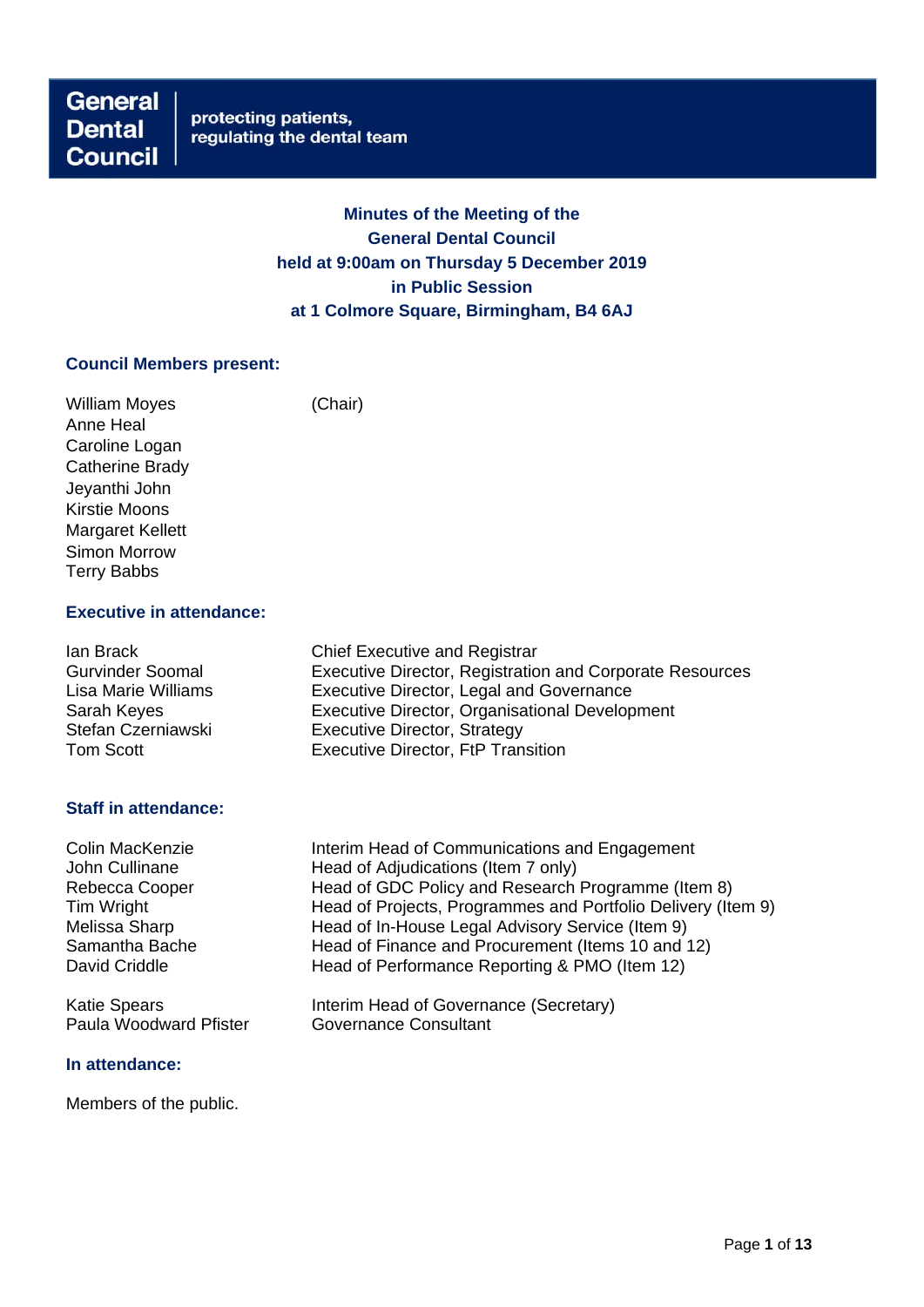# **PART ONE – PRELIMINARY ITEMS**

#### **1. Opening remarks and apologies for absence**

1.1. The Chair welcomed everyone to the meeting and introduced Stefan Czerniawski, Executive Director, Strategy. Apologies were received from Crispin Passmore, Sheila Kumar and Geraldine Campbell.

### **2. Declarations of interest**

- 2.1. All registrant Council Members declared an interest in Item 8, paying the Annual Retention Fee by instalments.
- 2.2. All Council Members declared an interest in the Items 10, and 14b Council Member Accommodation and Council Member Appraisals Process.
- 2.3. Caroline Logan declared an interest in Item 14a, Council Member re-appointments and noted that she would not participate in the discussion, Item 14c, Review of Education.
- 2.4. All staff declared an interest in Item 15a, the review of financial policies (staff expenses) and on the estates item.
- 2.5. All Council Members and staff declared an interest in Item 14k, the anti-fraud and anti-bribery policy.

### **3. Questions submitted by members of the public**

3.1. No questions had been submitted by members of the public.

### **4. Approval of minutes of the previous meetings**

4.1. The Council **noted** that the full minutes of the public meeting held on 3 October 2019 had been approved via correspondence and a final version had been circulated to Council members by email on 1 November 2019.

### **5. Matters arising from the public Council meeting held on 3 October 2019 and rolling actions list**

- 5.1. The Council **noted** the actions list and **approved** the completion of actions where they were marked as 'suggested complete'.
- 5.2. In relation to Item 6, all Committee appointment letters had been issued on 29 November 2019 so that action should be treated as complete.
- 5.3. The Council requested that when an action had passed its due date, but was in hand, that the due date for its completion be updated.

#### **Action: Interim Head of Governance to update the due dates in the actions log.**

#### **6. Decisions log**

6.1. The Council **noted** that, beyond the approval of the minutes, there had been no decisions taken in between meetings.

# **PART TWO – ITEMS FOR DECISION AND DISCUSSION**

#### **7. Adjudications Programme**

*The Head of Adjudications joined the meeting.*

- 7.1. The Head of Adjudications introduced the paper and invited questions around the proposal to separate the adjudications function of the organisation from the investigation and presentation functions, as far as was possible within the current legislative constraints.
- 7.2. The proposal was a staging post toward a fuller separation which would necessitate future legislative change. Without such legislative change, the function must remain both in law and in terms of accountability and financial control, a part of the GDC. As part of the programme of work, the Council was invited to discuss the proposals around reshaping the Appointments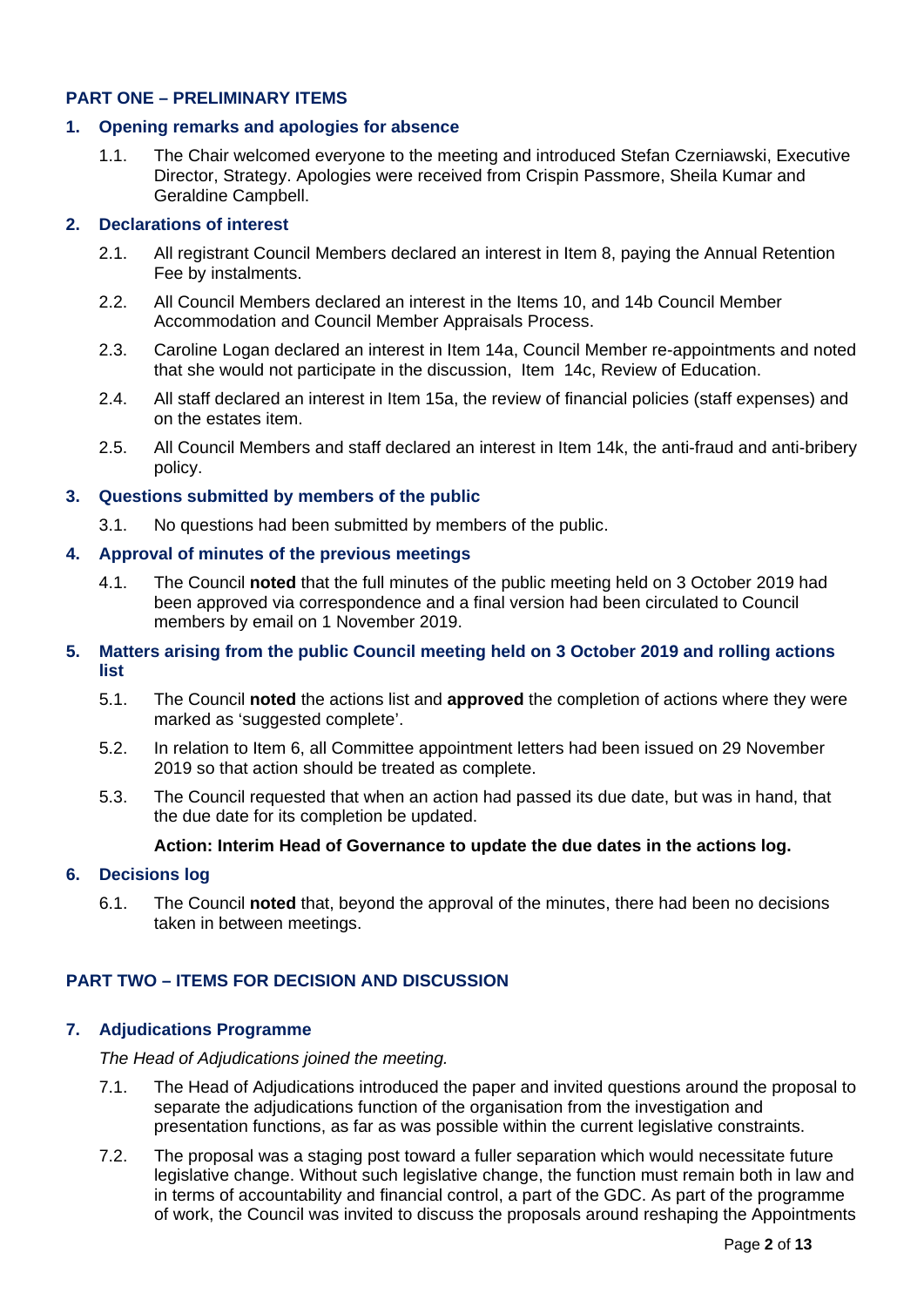Committee (Statutory Panellists Assurance Committee - SPC). This work had been considered extensively by the Chair's Strategy Group and the Council was invited to approve the proposal in principle.

- 7.3. The Council **discussed** the following:
	- 7.3.1. The Council was supportive of the proposal and the direction of travel.
	- 7.3.2. There were clear benefits in appointing a Chair with judicial qualification and experience of judicial or tribunal decision making including supporting a culture of providing robust directions around case management, and providing advice regarding training and recruitment of panel members.
	- 7.3.3. The work would serve as an evidence base to support the organisation's requests for that change, and case management powers would assist with the GDC's ambitions for how hearings could be managed more effectively.
	- 7.3.4. There had been some soft engagement with stakeholders about the topic and the approach aligned with the wider regulatory landscape around the separation of these functions.
	- 7.3.5. The proposals had been encapsulated in the Costed Corporate Plan (CCP) in relation to delivery and timing in the shell of a project, pending Council approval. If it were approved, the project and associated costings could be crystallized into next year's revision of the CCP, which was designed to allow this sort of flex, and would be overseen by the FPC.
	- 7.3.6. The Council discussed the proposed timescales for the work and heard that, on an initial view, it was hoped that the substantive changes proposed could be achieved within 18 months.
	- 7.3.7. The work should now move out of the CSG workplan and over to the Executive team to deliver, with scrutiny via the Council. The Chair and Chief Executive would meet with the Chair of the SPC to discuss the issue this month.
- 7.4. The Council **approved** the proposals set out in the paper around the separation of the adjudication function and asked that the matter be brought back to Council in Q1 of 2020 (March).

**Action: The Head of Adjudications to bring a paper, including a programme plan with key milestones, to Council in Q1 of 2020 after EMT consideration at its next monthly session.**

*The Head of Adjudications left the meeting.* 

# **8. ARF Fees: Payment by Instalments**

*The Head of GDC Policy and Research Programme joined the meeting.*

- 8.1. The Head of GDC Policy and Research Programme introduced the paper which invited discussion and approval for the proposal that the GDC commission an external supplier to conduct a feasibility study on the payment of registrants' annual retention fees by instalments.
- 8.2. The topic had been explored extensively by the team, with oversight from the Chair's Strategy Group, and the Council was asked to approve the release of funds to enable the fuller exploration of the topic, with technical and operational analysis, by a third party.
- 8.3. The Council **discussed** the following:
	- 8.3.1. The Council supported the proposal and expressed that it had taken some time for this work to reach the Council, despite there being an appetite expressed for it at an earlier stage. The Council heard that there had been the need for rigour and analysis of the existing data held by the organisation, some benchmarking with fellow regulators and a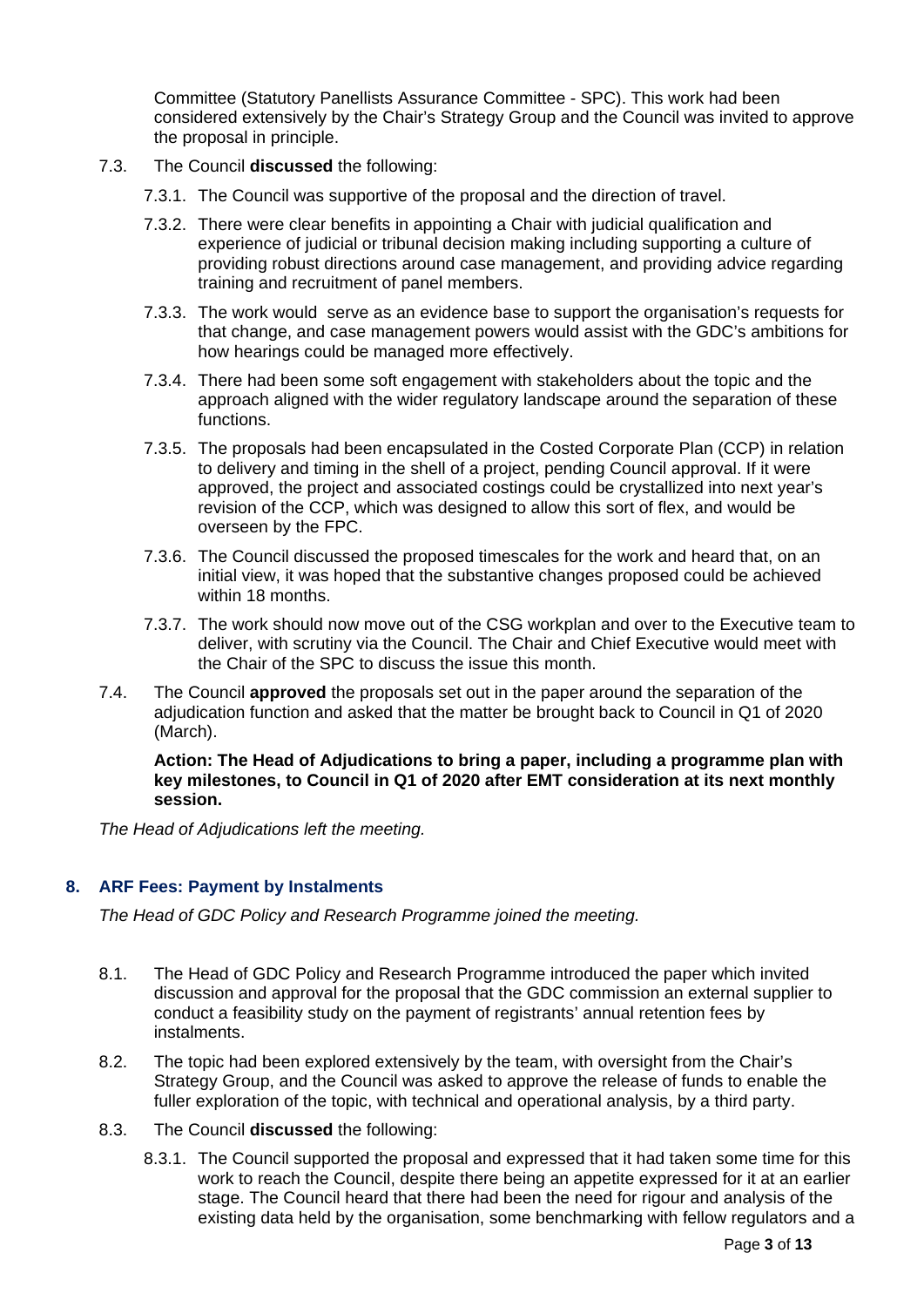careful analysis of the risks attached to the proposal before it could properly be presented to Council for approval. The external work would be necessary to ensure that, with detailed technical analysis, this was a safe proposal for the Council to consider implementing.

- 8.3.2. The financial risk outlined in the paper, of 1.75% of income, did not feel to the Chair as though it would fall outside of the Council's risk appetite if the independent analysis validated the assumptions used in the internal modelling.
- 8.3.3. The Council discussed the assumption of a 20% uptake rate and heard that this was based on benchmarking data from other regulators. The Council discussed that the broad and wide-ranging registrant groups might have an impact on uptake and noted that benchmarking assumptions could only inform the work to a certain extent, given the varied registrant population of the GDC.
- 8.3.4. The Chief Executive, as Accounting Officer, noted that the independent scrutiny of an external party around the planning assumptions and financial risk would be a useful tool for Council to gauge whether these proposals were a secure and safe course to follow.
- 8.3.5. The Council expressed that any independent report should incorporate a recommended approach, with an analysis of the respective benefits and risks attached to that approach.
- 8.3.6. The Council also expressed that there was a clear need for a plan to deal with defaulting parties, with the attendant financial and other risks clearly built in.
- 8.3.7. The Council discussed the timescales of pursuing this work and noted that external work would need to follow an appropriate procurement timetable, but the programme should be pursued at pace. An appropriate communications strategy should accompany the work, and this should include some explanation around the timelines, the fact that the organisation was managing risk to itself and to other registrants who would not participate or default. One element of this work could include a blog from the Chair on the updated position.
- 8.4. The Council **approved** the proposals in principle and the release of funds to enable a full feasibility analysis to be undertaken. The matter should come back to the Council for an update in Q2 of 2020.

**Action: The Interim Head of Communications and Engagement to work up a communications strategy around this work and liaise with the Chair of Council around a blog piece on the topic.** 

**Action: The Executive Director, Strategy to bring a paper to the Council in June 2020 with an updated position on the workstream.**

*The Head of GDC Policy and Research Programme left the meeting.* 

# **9. Regulations: Registration Application Fees**

*The Head of Projects, Programmes and Portfolio Delivery and Head of In-House Legal Advisory Service joined the meeting.*

- 9.1. The Head of Projects, Programmes and Portfolio Delivery and Head of In-House Legal Advisory Service presented the paper which sought approval for the final registration application fee levels, in line with the fees model approved by the Council in its October meeting. These fees were proposed to cover the costs associated with first registration applications, which were currently being met by existing registrants. The Council was also asked to make, and seal, amended fees regulations to bring these changes into effect. If approved, the registration application fees would be chargeable from 2 January 2020.
- 9.2. There had been minor amendments made to the draft regulations circulated to Council members via their papers; including some minor typographical errors, adding the definition of a retention fee to both sets of regulations and the clarification in Regulation 9 of the DCP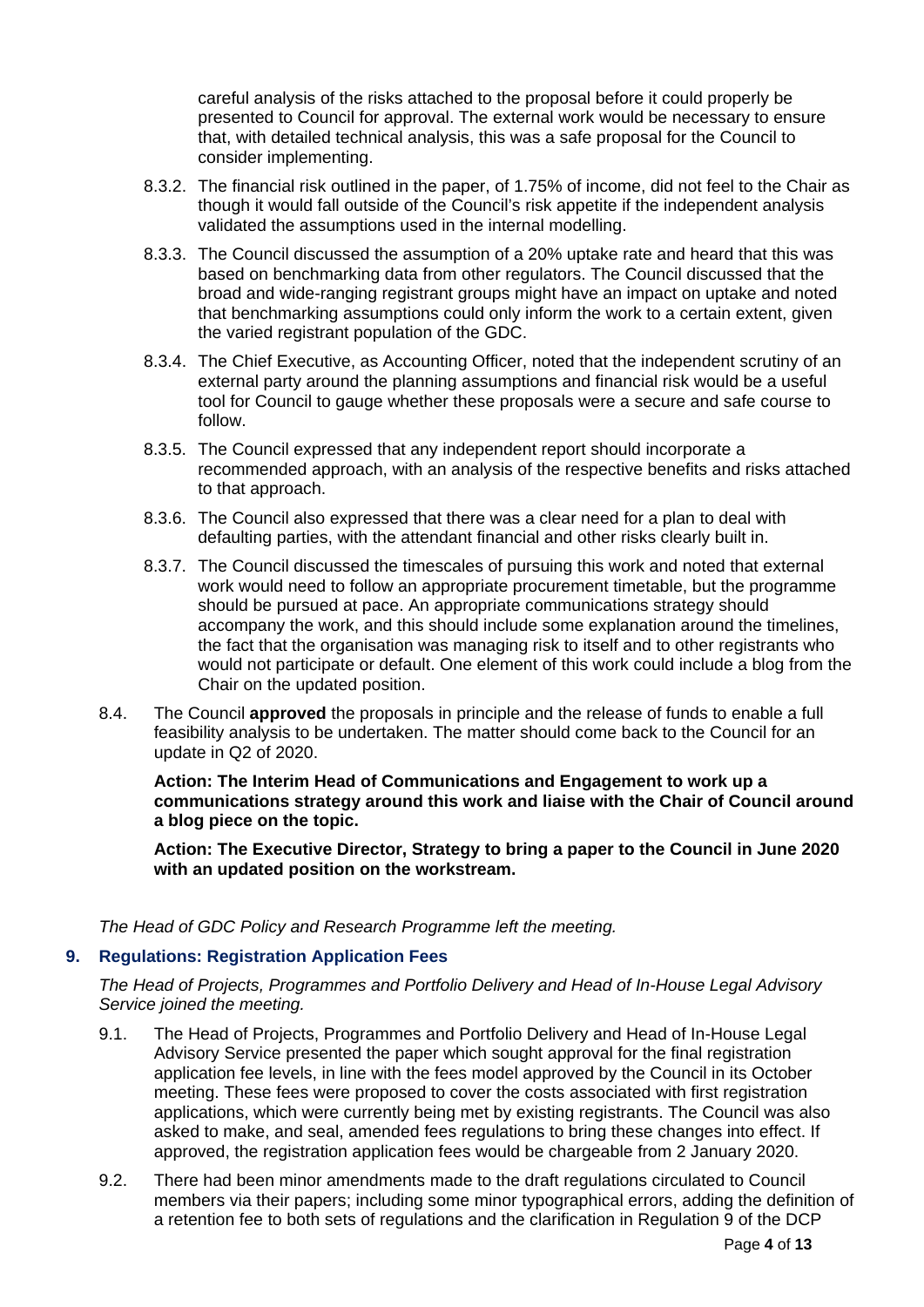regulations that the fee of £9.67 was due for each month or part thereof, rather than being a stand alone fee.

9.3. The Council discussed the impact of the fees on the different registrant groups, in particular those applying for multiple titles at different times, and also emphasised the importance of a clear communications strategy around this work. The Council heard that the GDC would offer a reduced processing time and paper application option for any potential applicants impacted by the very small window wherein the online application option would be closed whilst technical updates were made to the system to facilitate this new approach to fees collection.

| Band descriptor (percentages are the proportion<br>of applications from this band in 2018)                                                              | <b>Processing</b><br>fee | <b>Assessment</b><br>fee | <b>Total fee</b> |
|---------------------------------------------------------------------------------------------------------------------------------------------------------|--------------------------|--------------------------|------------------|
| Registration as a UK-qualified dentist, dental care<br>professionals (DCP) or additional DCP title(s) (65%)                                             | £22.95                   |                          | £22.95           |
| Registration as a dentist with an EEA qualification,<br>has passed the Overseas Registration Exam (ORE),<br>or a recognised overseas qualification (9%) | £22.95                   | £65.65                   | £88.60           |
| Registration (requiring individual assessment) as a<br>DCP with a European Economic Area (EEA)<br>qualification, or an overseas qualification (4%)      | £22.95                   | £506.25                  | £529.20          |
| Registration as a dentist with a qualification<br>requiring an individual assessment (2%)                                                               | £22.95                   | £662.40                  | £685.35          |
| Registration (requiring individual assessment) of<br>additional DCP title(s) with an EEA qualification, or<br>an overseas qualification (1%)            | £22.95                   | £453.40                  | £476.35          |
| Registration as a temporary dentist (<1%)                                                                                                               | £22.95                   | £79.30                   | £102.25          |

9.4. The fees levels would be as set out below:

- 9.5. The Council **approved** the specified fee levels (at page 6 of the cover paper and in the table above) and, accordingly, **made and sealed the fees regulations** (which will replace those made by Council in October 2019). These regulations should be cited as below and will come into force on 1 January 2020:
	- 9.5.1. The General Dental Council (Dentists) (Fees) (No.2) Regulations 2019; and
	- 9.5.2. The General Dental Council (Professions Complementary to Dentistry) (Fees)(No.2) Regulations 2019.

*The Head of Projects, Programmes and Portfolio Delivery and Head of In-House Legal Advisory Service left the meeting.*

# **10. Council Member Accommodation**

*The Head of Finance and Procurement joined the meeting.*

10.1. The Head of Finance and Procurement presented the paper which set out a review of Council Member expenses and accommodation and a proposal that the GDC purchase a corporate membership to the Royal Society of Medicine (RSM) for 11-20 members for 2020.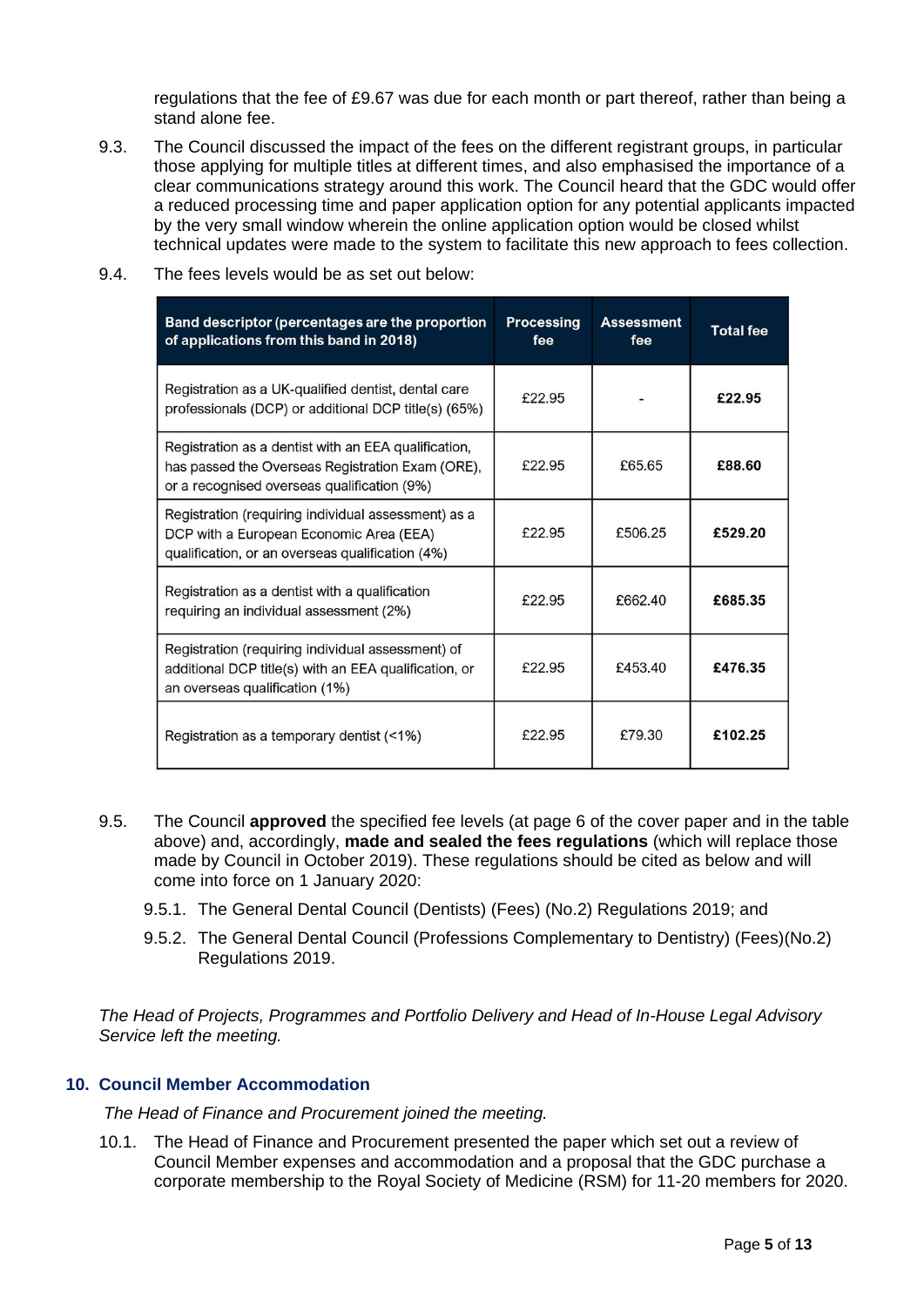The paper had been subject to scrutiny by the Remuneration Committee (Remco), who had recommended the proposal to the Council.

- 10.2. The Council **discussed** the following:
	- 10.2.1.The Council were broadly supportive of the proposals, and the proposal that the usage of the membership be monitored and reviewed by the Remco before coming back to Council for approval in advance of any proposed extension of the membership in 2020 for 2021.
	- 10.2.2.The Council discussed the impact of attending Council meetings remotely and noted the importance of a physical presence in the room for Members themselves. The Council noted that the headquarters of Council were London and the bulk of the Council meetings would be required to take place there.
	- 10.2.3.The composition of Council was due to change in the coming year, and the needs of those new members might differ to the current composition (although recruits from Northern Ireland and Wales would form part of this recruitment exercise). The need to keep the membership under review was emphasized.
	- 10.2.4.The Council noted that this was an organisational membership, as opposed to a Council membership, and there were a range of ancillary activities that would benefit from this arrangement. The Chief Executive had chaired several recent meetings of the Quality Assurance Group in the meeting space at the RSM and having a free or reduced price space to hold stakeholder events or semi-formal functions, which the organisation currently had to source from the market, would be greatly useful and would save significant administrative time.
	- 10.2.5.The Council were informed that the ongoing work by the Finance team to review accommodation options in Birmingham and other cities.
	- 10.2.6.The Council noted that, if the proposals were approved, the Governance team would provide a list of the current dates of meetings in 2020 and, if advised promptly after this list was provided, would (by exception) book accommodation for London Council meetings. If Council members required changes to this accommodation on later dates, this would be undertaken by those members. For non-London meetings, Council members would continue to book their own accommodation within the expenses policy.
- 10.3. The Council **approved** the purchase of a corporate membership of the RSM (for 11-20 members) for 2020 and **requested** that a review of this membership be placed on the workplans for Council and Remco for 2020, in advance of any renewal date.

**Action: Head of Finance and Procurement to procure the approved membership.**

**Action: Interim Head of Governance to provide Council members with a current list of meeting dates, locations, and confirmation against which dates the RSM membership would apply.** 

**Action: Interim Head of Governance to place a review of the corporate membership of the RSM on the annual workplan of the Remco (September) and the Council (October).**

*The Head of Finance and Procurement left the meeting.*

# **11. Moving Upstream 2020**

11.1. The Executive Director, Strategy presented the paper in relation to the proposed publication of the Moving Upstream document. The Council had undertaken a workshop session the previous day, wherein there was discussion around the annual publications of the organisation and the strategy attached to them. The Council was asked to consider whether the publication of a look-back report on 2019, in the form of Moving Upstream, was still within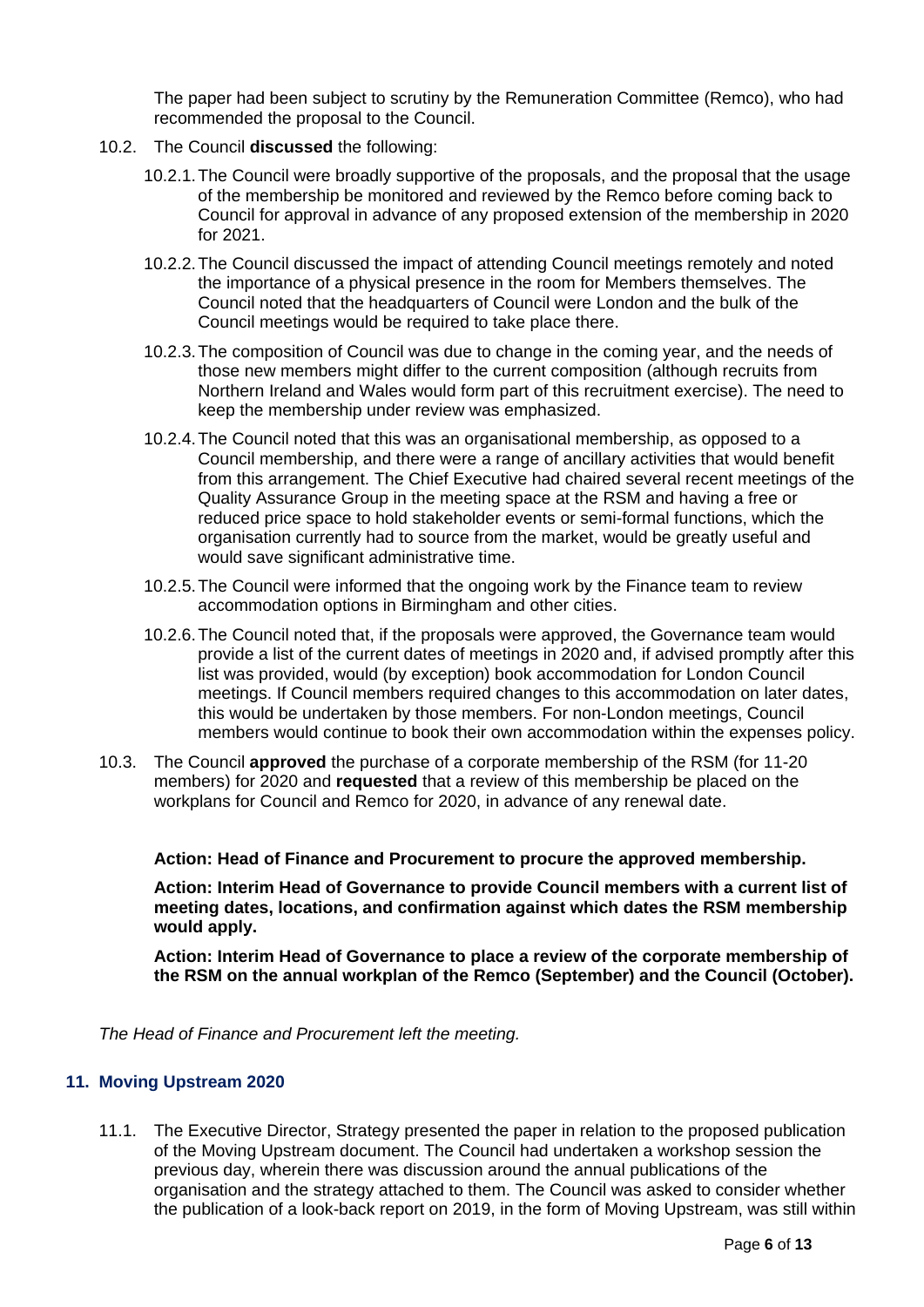its appetite and whether it was envisaged that there would be a change of approach in the next iteration of this publication, if it were still needed.

- 11.2. The Council **discussed** the following:
	- 11.2.1.Given the changes in the landscape of the organisation, now that a three-year Corporate Strategy and Costed Corporate Plan (CCP) had been published, it was likely that the future iterations of this report would be reporting against the progress achieved on the activities contained within the CCP.
	- 11.2.2.The Council noted that there was merit in bringing the work done around Shifting the Balance to a close and using the Moving Upstream publication as a stepping-stone to future strategic approach of the organisation.
	- 11.2.3.There was still appetite for the publication of a document in early 2020, accompanied by a later event in support of it, as this had been well received in 2019. However, this was likely to be the last iteration of Moving Upstream as a publication. Thought should be given to future titles of a publication reporting performance against the CCP.
	- 11.2.4.The Council noted the benefit of including some content that spoke to the themes captured in the workshop from the preceding day, namely, the more existential themes or scene-setting messages about the organisation as a whole, and that thought should be given to making this content easily digestible to its varied audiences.
- 11.3. The Council **noted** broad support for having a publication, underpinning a later event, that was structured so that publication could move into a digital space without much difficulty.

**Action: The Executive Director, Strategy to bring a paper and final draft of the Moving Upstream report to Council in January 2020, seeking approval for publication.** 

### **12. Organisational Performance – Q3**

*The Head of Finance and Procurement and the Head of Performance Reporting and PMO joined the meeting.*

#### **Part A: Finance Review and Forecast**

- 12.1. The Head of Finance and Procurement presented the paper outlining the financial review and results of an updated financial forecast from September 2019.
- 12.2. The Council heard that, at the end of September 2019, the GDC's operating surplus was £3.5m higher than budgeted at £20.1m. Income was £0.7m higher than budgeted due to a mix of unbudgeted income received from investments, from additional registrants renewing their registration in December 2018 than had been forecast and some additional income from DCPs, due to a timing difference in budgeting. Expenditure was £2.7m lower than budgeted and the key drivers for the underspend against budget were outlined.
- 12.3. Based on the Q3 out-turn, a detailed review of income and expenditure for the remainder of 2019 indicated that the budgeted operating surplus of £4.4m could increase to a forecast surplus of £7.8m by the end of the financial year. This was due to: an additional £0.5m investment income that had not been included in the 2019 budget, due to the timing of the decision to invest, vacant staff posts (£1.3m underspend) and staff being recruited under market rate (£0.6m underspend) and lost and wasted days in hearings. These were expected to run through to impact on Q1 of 2020.
- 12.4. The Chair of FPC noted that the FPC had scrutinised the material before Council and were satisfied with it and able to recommend it to the Council.
- 12.5. The Council **noted** the update.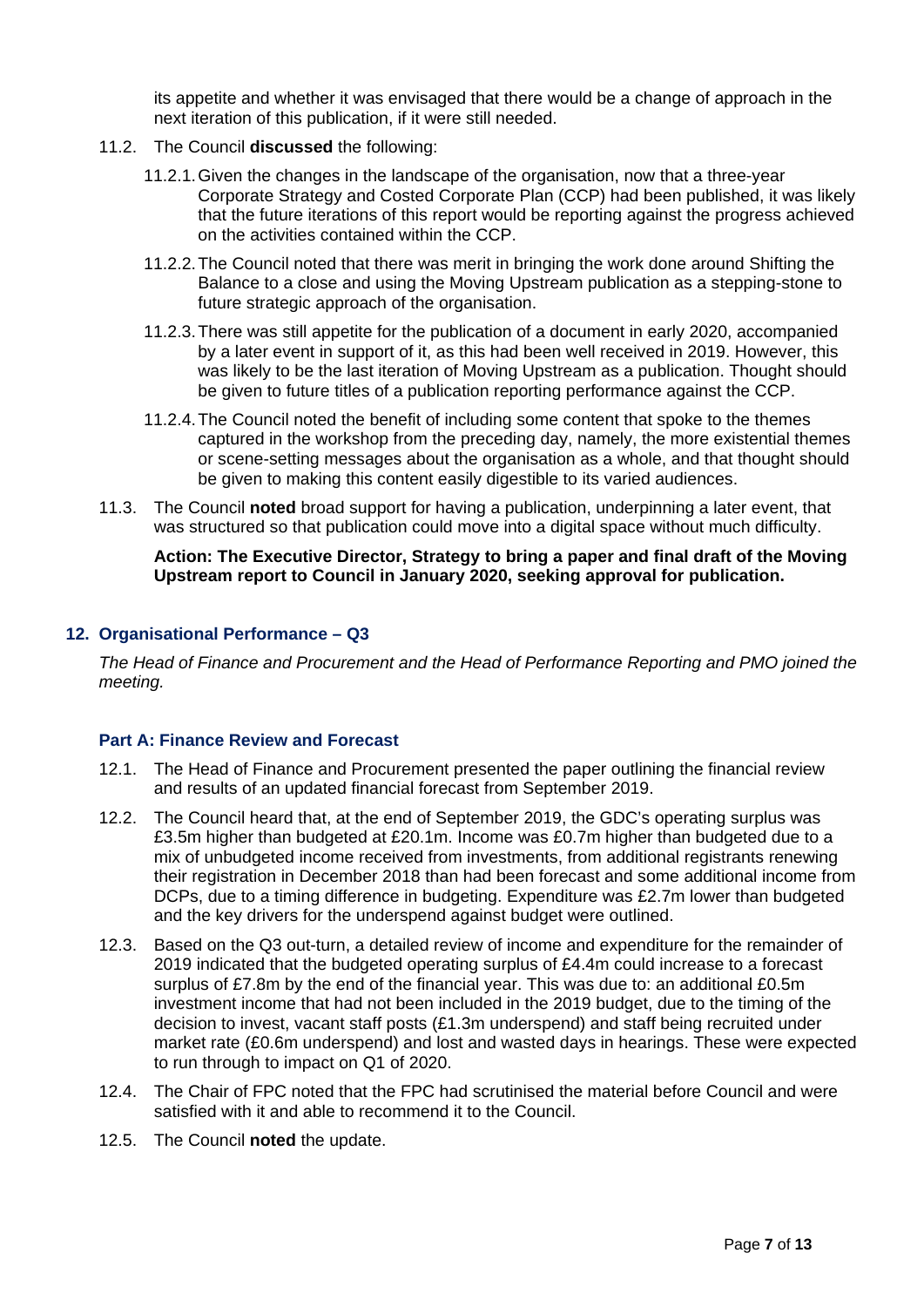# **Part B: Balanced Scorecard**

- 12.6. The Head of Performance Reporting and PMO presented the paper on the performance of the organisation in Q3 of 2019. The Council heard that UK DCP active processing time had remained green throughout the period, despite receiving 70% more applications than in Q2. There had been further reductions in the Rule 4 casework at the Case Examiner stage and no major ICO impacts had required reporting to the ICO. There had been two data security incidents in Q3; one relating to data being disclosed to an incorrect recipient and one relating to data integrity being compromised.
- 12.7. Certain performance indicators (on Slide 10 of the appendix) had been removed on 5 November 2019 and new Information Governance performance indicators had been added. EMT Actions had been amended and updated.
- 12.8. The Chair of FPC noted that Balanced Scorecard had been considered and scrutinised by the FPC and the Committee was satisfied with this examination and the proposed next steps. FtP timeliness was scrutinised in depth and an action plan was being devised by the Executive Director, FtP Transition, to improve performance in this area. This was going to be considered by the SLT and then the FPC in February. The Chief Executive noted that the financial report on the underspend clearly interlinked with the impacts of the timeliness issues. Money was not being spent to plan because work was not happening to plan – and impacting on activity in the later, more expensive elements of the FtP process. Positive steps had been taken to improve timeliness in the earlier stages of the process, but these had been disrupted by changes related, directly and indirectly, to the move to Birmingham. He noted that the individual productivity of the new team was impressive, and adjustments were being made where assumptions around experience of the previous team had not been borne out with a newer workforce. Improvements in this area were an EMT priority action.
- 12.9. The Council heard that there had been a sustained upturn in the number of incoming cases that was also skewing performance and that the FPC were seeking assurance, via the action plan, that existing ways of working were being recalibrated to take account of learnings. If the upturn was sustained, the Council would be sighted on it, not least because resource requests would likely need to be made. The FtP timeliness action plan would come back to Council in March 2020.

### **Action: Executive Director, FtP Transition to bring paper to Council in March 2020, following SLT and FPC, on the action plan around FtP timeliness.**

- 12.10. The Council discussed the possibility of outsourcing some FtP work where appropriate and noted that, whilst it might be feasible for small discrete areas of work, the strong view of the Chief Executive was that this was unlikely to present a long-term solution to the issues that consistently arose in this area. The team were working to retain access to those staff members who held the deepest expertise, in order to provide continued support for the newer team members.
- 12.11. The Council heard that stakeholder engagement in this area was good and that anecdotal evidence of the experience of defence providers was positive, running contrary to the statistical performance of the organisation in this area.
- 12.12. The Council discussed staff turnover in FtP and heard that part of this turnover was expected and other parts of it related to staff members taking on promotion opportunities or leaving the organisation within their probation.
- 12.13. The Council also discussed the engagement performance on the Scorecard, particularly in relation to DCPs, and noted the value in engaging proactively with this audience.
- 12.14. The Council requested further information on the categorisation of 'other' within the Information Governance performance indicators.

**Action: Executive Director, Legal & Governance to provide Council members further information on the 'other' categorisation on the Information Governance performance information by correspondence.** 

12.15. The Council **noted** the update.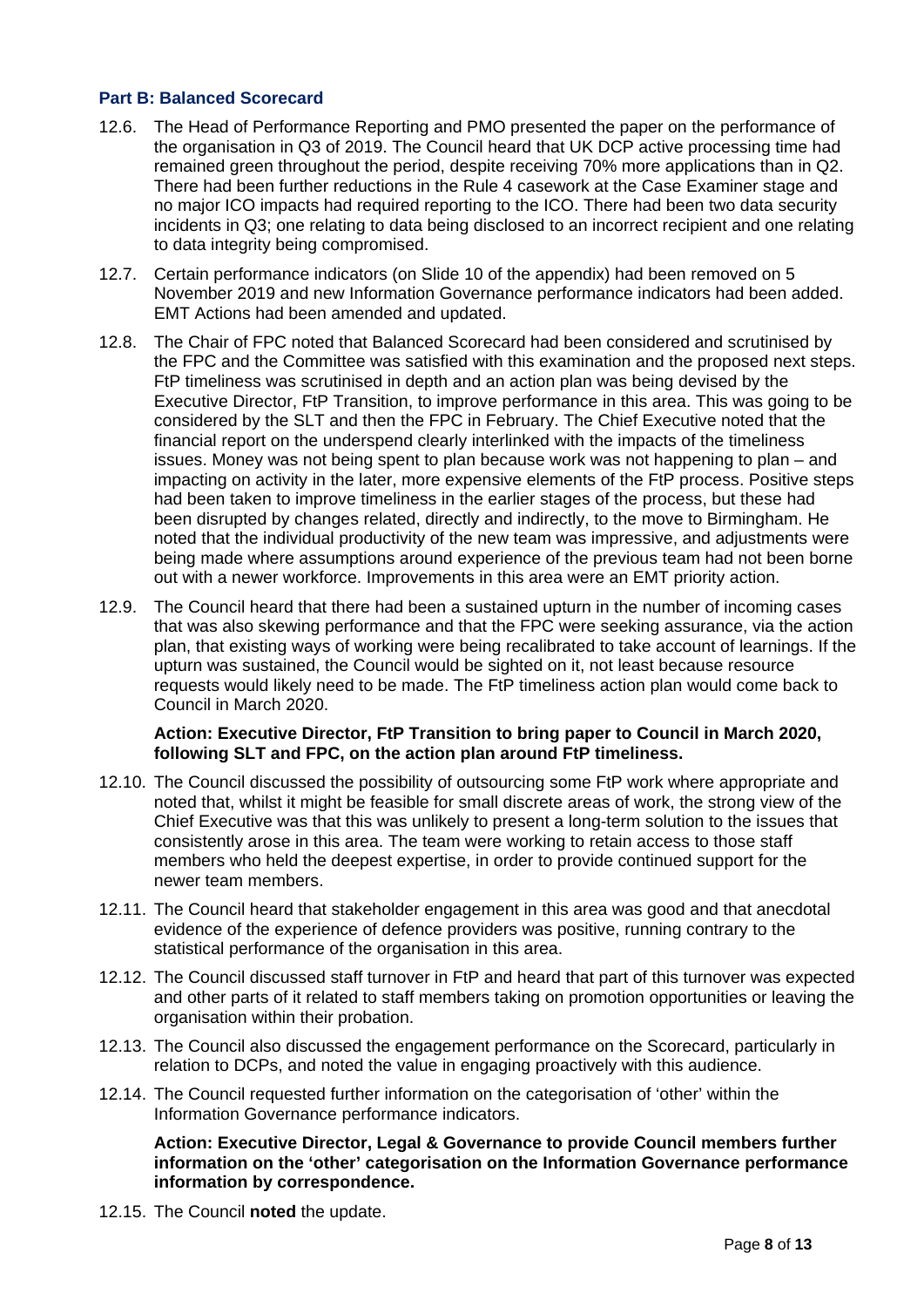*The Head of Finance and Procurement and Head of Performance Reporting and PMO left the meeting.*

# **13. Dental Complaints Service – Performance Report Q3**

- 13.1. The Executive Director, FtP Transition presented the paper providing an update on the performance of the Dental Complaints Service for Q3 of 2019. The updates requested by the Council in its October meeting had been actioned and were awaiting IT implementation. The updated presentation of the information would be available in Q1 of 2020.
- 13.2. The Council **discussed** the following:
	- 13.2.1.The work being conducted on alternative dispute models and social return on investment was interesting and a useful opportunity to pilot a process that might inform wider work across the organisation.
	- 13.2.2.There was appetite for some organisational follow up to those complaints passed to the NHS in relation to fitness to practise referrals, but the Council recognised that this would not be possible or appropriate in relation to DCS signposting to other complaints handlers.
	- 13.2.3.The Council requested information as to whether there was any geographical significance in the time taken for complaints to be resolved.
- 13.3. The Council **noted** the update.

**Action: The next iteration of the DCS quarterly performance report should contain an update as to whether there was any geographical significance attached to time taken to resolve complaints.** 

# **14. Items for Approval**

# **a. Appointment and Reappointment of Council Members – Process**

- 14.1. The Executive Director, Legal and Governance presented the paper and invited any comments or questions. The Council heard that the Remco had discussed and suggested amendments to the proposed process which had been incorporated. The Council noted the importance of advertising the new roles to a wide registrant base.
- 14.2. The Council **approved** the proposed process.

### **b. Process for Annual Appraisals of Chair of Council, Council Member and the Chief Executive.**

- 14.3. The Executive Director, Organisational Development presented the paper and invited any comments or questions. The process had been scrutinised at the Remco and the suggestions of the Committee had been incorporated into this iteration.
- 14.4. The Council **discussed** the following:
	- 14.4.1.The Chair raised concerns about the proposed approach to external input in relation to the assessment of the performance of the Chair of Council. The Chair welcomed constructive comment from the Professional Standards Authority, the Privy Council via the four Departments of Health, or the four Chief Dental Officers, and stressed the need to be clear about the questions to be asked, in order to gain maximum value from this exercise. This feedback should be sought by the Senior Independent Council Member, as opposed to the Communications team. These concerns were echoed in relation to the proposed approach to external input on the performance of the Chief Executive.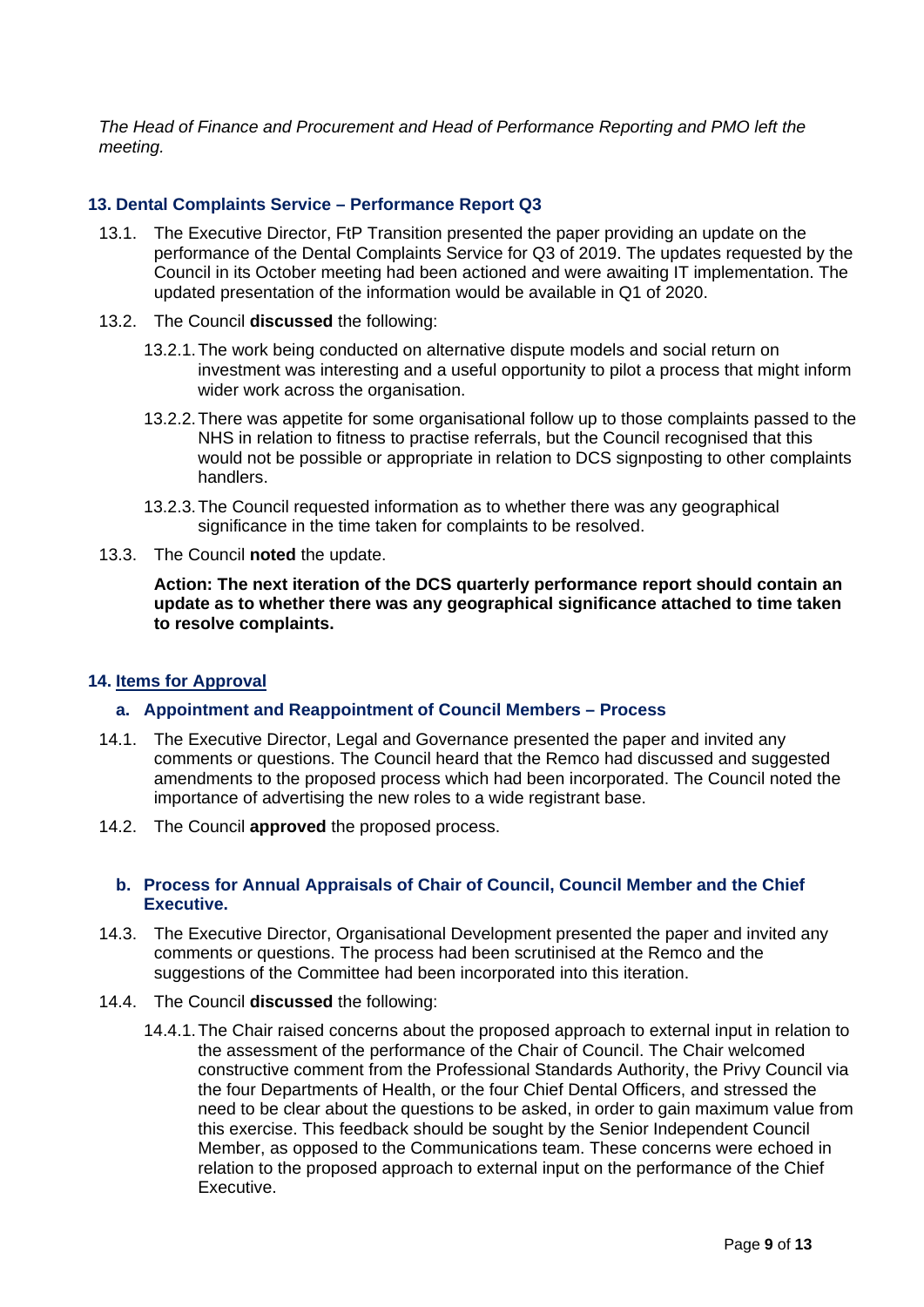- 14.4.2.Members of the Remco noted that there was an appetite to obtain appropriate external feedback but noted concerns about from whom, and how, it was obtained.
- 14.4.3.The Council discussed that it was sensible that the proposed draft objectives for the Chair and the Chief Executive remain in draft until they had been discussed at their respective appraisal meetings, at which point they could be re-presented to Council for final approval.
- 14.4.4.The Council discussed the value of peer feedback and noted that it was only useful within the appraisal process when Members were able to provide clear, honest and robust feedback and the Council agreed that, with that in mind, peer feedback should remain within this iteration of the process with the questions to be addressed provided by the Executive Director, Organisational Development.
- 14.5. Subject to the above amendments, the Council **approved** the proposed process and encouraged the Executive Director, Organisational Development to look afresh at the process for next year.

**Action: Finalised objectives for the Chair and Chief Executive to be re-presented to the Council following the appraisal meetings (either via correspondence or at the March meeting).**

**Action: Chair of Council to feed back to the Chair of the Remco the discussions from Council on the concerns about the external feedback portion of the appraisal process recommended by the Committee.** 

**Action: Executive Director, Organisational Development to formulate questions to be addressed in the peer review process and circulate to Council members.** 

# **c. Review of Education – For Publication**

- 14.6. The Executive Director, Strategy presented the paper and invited any comments or questions. The Council received a regular report, every two years, the format of which had been endorsed by the Policy and Research Board. All material relating to individual institutions contained within the report was already in the public domain and had been shared and agreed with the relevant institution. The Council discussed the potential impact of publication of less than positive feedback about certain institutions on public confidence in those institutions but noted the importance of transparent reporting on the Quality Assurance function carried out by the organisation for public safety, in line with its key purpose. The Council also noted that the report now felt somewhat out of date and asked that the planning for the next iteration of the report be expedited.
- 14.7. The Council also noted that the FPC had requested that the in-depth review into Education Quality Assurance be set aside. In its place the the February meeting of the Committee would receive a wider deep dive on Education, and the outcomes of this would be presented to Council in March 2020.
- 14.8. The Council requested that, within the publication, some context be provided about the applicable requirements for each institution to set the scene for the report.
- 14.9. Subject to those amendments, the Council **approved** the document for publication.

# **d. Consultation on the Specialist Lists – Response for Publication**

14.10. The Executive Director, Strategy presented the paper and invited any comments or questions. The organisation had consulted on the specialist lists from January to April 2019 and received a wide range of responses around what should, in the longer term, be the meaning of a specialty listing and how could the GDC ensure that the significance of a specialism remained current through a registrant's lifecycle on the register. The Council discussed the item and **approved** the summary report of consultation responses for publication.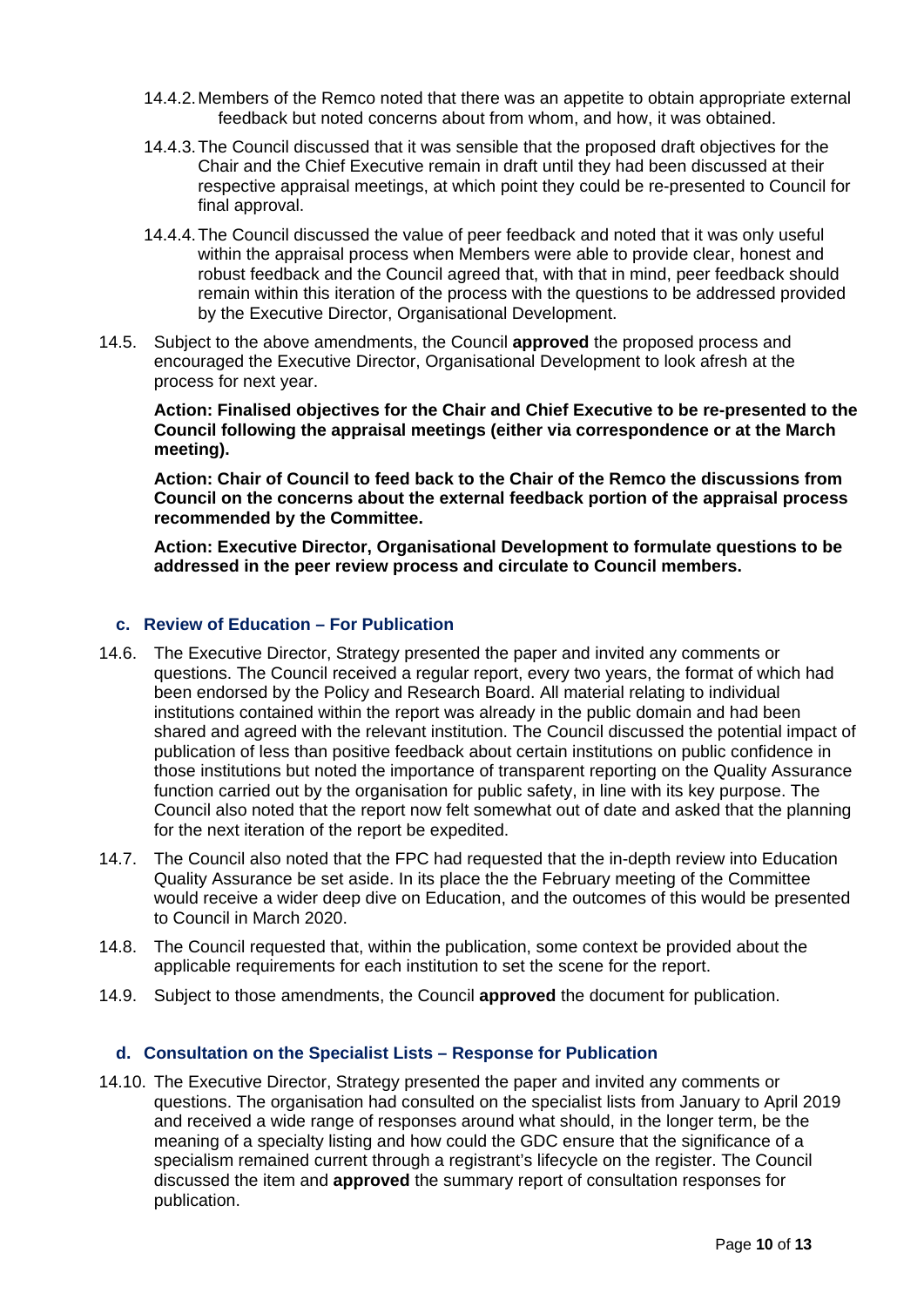# **e. Revision Process for Speciality Curricula**

- 14.11. The Executive Director, Strategy presented the paper and invited any comments or questions. The specialty curricula were due for review and the team had been working jointly with the JCPD to develop an appropriate approach to this. The Council were asked to approve the process for review of the curricula to enable the organisation to provide the assurance that the appropriate standards were being met throughout the process. The Council discussed the proposed timelines and noted the importance of landing the work in time for the new academic cycle for 2021-2022. The Council asked that it be made clear that this process was not intended to close off any mediated entry routes and that the headings of the annexed document have the question marks removed.
- 14.12. The Council asked that an update be provided on the work in Q3 of 2020.
- 14.13. Subject to the amendments outlined above, the Council **approved** the proposed process.

### **Action: Executive Director, Strategy to bring an update paper back to Council in October 2020.**

### **f. Patient and Public Survey Results and Action Plan – For Publication**

- 14.14. The Executive Director, Strategy presented the paper and invited any comments or questions. The latest Patient and Public Survey was the result of a joint design with the GDC and Ipsos Mori and the Council were asked to approve the report from them for publication. The Council discussed the actions that might follow on from this publication and asked the team to bring back an action plan to tackle the themes that arose from it.
- 14.15. The Council **approved** the documents for publication.

**Action: The Executive Director, Strategy to bring back an action plan around tackling the themes that had arisen from the patient and public survey to Council in Q1 of 2020.**

#### **g. Quality Assurance Decisions**

- 14.16. The Executive Director, Strategy presented the paper and invited any comments or questions on the publication of the Education Quality Assurance activity and sought approval of the proposed reporting process annually to the Council and to the Privy Council. The Council discussed the report and requested clarification as to whether any providers were missing from it (potentially Leeds, Nottingham and Lambeth).
- 14.17. The Council **approved** the proposed reporting process to Council and the Privy Council and **noted** the report on the publication of the Education Quality Assurance activity.

**Action: The Executive Director, Strategy to confirm whether any providers were missing from the report and report back to Council via circulation.** 

#### **h. Review of Financial Policies and Procedures**

14.18. The Council heard that each of the financial policies that were tabled at Council had been scrutinised by the FPC and were recommended to Council by the Committee. The Council **approved** the proposed revisions to the staff expenses policy and other financial policies.

#### **i. 2020 Reserves Policy**

14.19. The Council heard that each of the financial policies that were tabled at Council had been scrutinised by the FPC and were recommended to Council by the Committee. The Council **approved** the updated policy.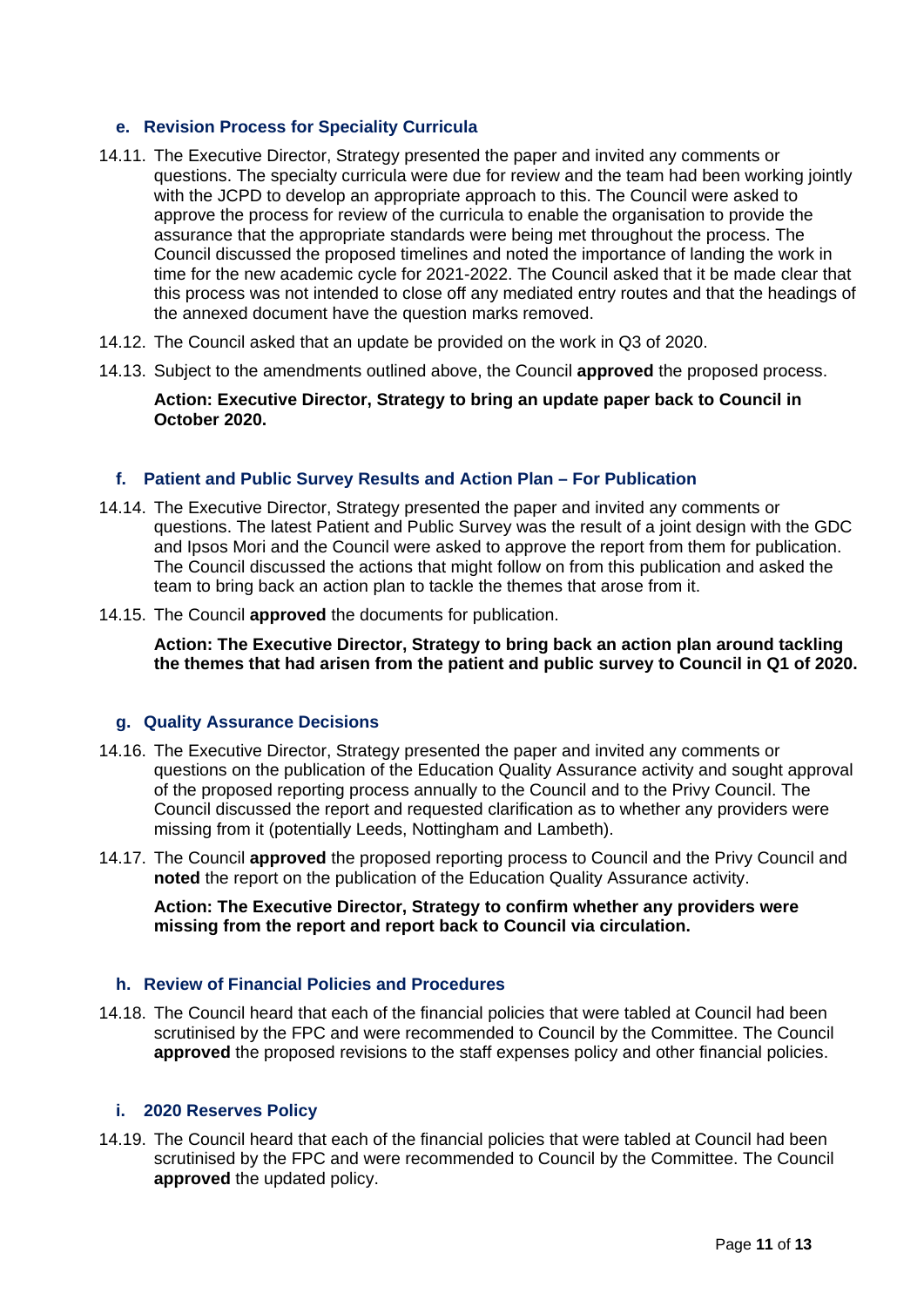### **j. Investment principles and strategy review**

14.20. The Council heard that each of the financial policies that were tabled at Council had been scrutinised by the FPC and were recommended to Council by the Committee. The Council **approved** the investment principles and investment strategy.

### **k. Anti-fraud and anti-bribery policy**

14.21. The Council heard that each of the financial policies that were tabled at Council had been scrutinised by the FPC and were recommended to Council by the Committee. The Council **approved** the updated policy.

#### **15. Items for Noting**

#### **a. Estates Strategy Programme Update**

15.1. The Council **noted** the update and noted that the close out report on the Estates programme was due to be discussed at the FPC in early 2020.

#### **b. Joint Whistleblowing Report**

- 15.2. The Council **noted** the report.
- **c. Horizon Scanning and Stakeholder Engagement Reports**
- 15.3. The Council **noted** the reports and that a further update on remote orthodontics would be provided at Council in January 2020.

### **16. Update Reports from the Council's Committees**

16.1. The Chair of Council provided an oral update on the work of the Chair's Strategy Group (CSG) since the last Council meeting. The CSG had discussed and recommended to Council the work in relation to the separation of the Adjudications function and the work on paying the annual retention fee by instalments. The CSG also heard an early exploratory paper on the presentational approach of the GDC and the Group expressed that it would like to see research to inform its understanding of the expectations of patients of the regulator. An update on this work would be brought back to the Group in Q2 of 2020.

#### **PART FOUR - CONCLUSION OF BUSINESS**

#### **17. Any other Business**

17.1. The Council **noted** that a workshop with Deloitte was scheduled for the Council in January in relation to the Board Development programme and this would focus on the role of the Council, its Committees and the Accounting Officer. This would be accompanied by proposals to implement the Board Development programme, arising out of the Deloitte report.

**Action: The Executive Director, Legal and Governance to circulate the draft Board Development programme proposals to the Council.** 

#### **18. Review of the meeting**

18.1. The Council noted that there had been a significant amount of papers for this meeting and some of the timings had been ambitions. The level of challenge was improved, and the Council were pleased with the balance of business in the public session.